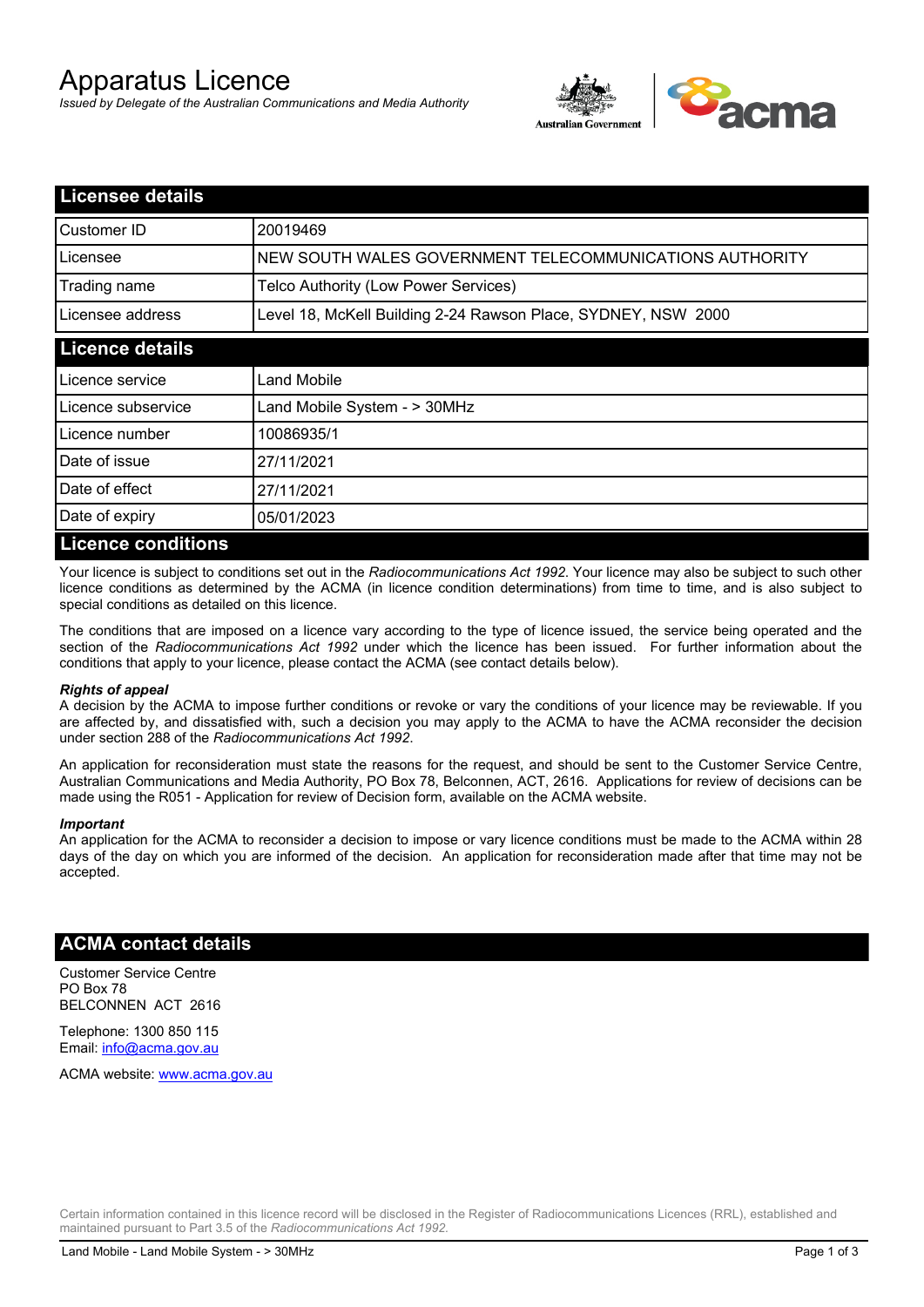# **Advisory Notes applying to licence no.: 10086935/1**

Conditions applicable to the operation of Land Mobile System station(s) authorised under this licence can be found in the Radiocommunications Licence Conditions (Apparatus Licence) Determination and the Radiocommunications Licence Conditions (Land Mobile Licence) Determination. Copies of these determinations are available from the ACMA and from the ACMA home page (www.acma.gov.au).